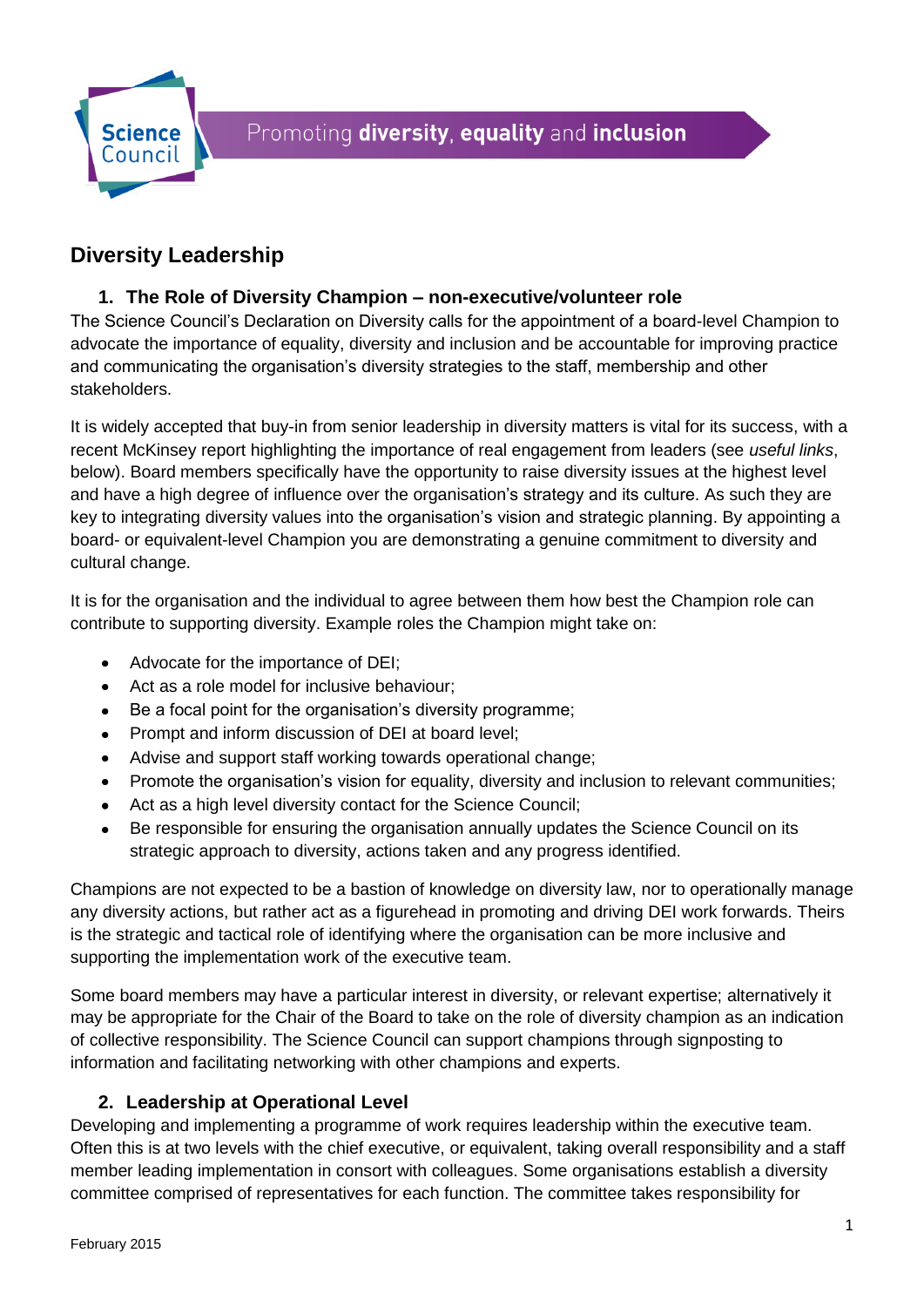ensuring all parts of the organisation are working towards inclusivity. Whatever approach taken, experience has shown that successful implementation requires buy-in from all areas of the organisation; this can be achieved through leadership from the chief executive and the alignment of objectives.

The delivery of the key aims can be through a variety of actions, depending on organisational size, resource and point on the diversity journey. Potential actions for executives championing diversity at operational level are to:

- Act as a diversity role model, visibly supporting and championing DEI across the organisation
- Understand where the organisation is on its diversity journey, recognising where there is more  $\bullet$ to be learned and celebrating success.
- $\bullet$ Promote the diversity agenda in all relevant meetings and activities, working towards DEI being integrated into normal business practice.
- Ensure DEI is being considered a priority action in all areas of the organisation and  $\bullet$ responsibility is cascaded appropriately
- Identify and challenge resistance to DEI  $\bullet$
- Encourage a culture of individuality and openness within the organisation
- Actively seek opportunities for collaborative action to increase the impact of DEI action.
- Communicate the organisation's commitment to DEI both internally and externally, representing the DEI position at events and to external partners.

This is not an exhaustive list, but serves to indicate some example actions.

## **3. Examples from Member Bodies**

#### **Geological Society**

Council member Tricia Henton was appointed Diversity Champion and has subsequently written to all staff to communicate the new strategic priority and to invite input. She has also informed the membership through a piece in the Society's magazine. In November, Mrs Henton sought Council approval for actions to be taken forward over the next two years.

#### **Institute of Biomedical Science**

The Council of the Institute of Biomedical Science (IBMS) was keen to work with the Science Council in their initiative for developing a Declaration on Equality, Diversity and Inclusion. The Institute wished to appoint a Champion who would support their members and staff in leading their diversity work and identified Dr Valerie Bevan who is the Institute's Council member for the London Region and who has a lifelong interest in equality issues, in particular in the lack of representation of women in the 'Top Jobs' in science. Valerie's role as Champion includes communication with the Institute's Council on the progress of the Science Council on its equality activities in order to maintain support by the Institute's Council. She is now working with Institute staff to identify the diversity data already held and will use these to recommend early priorities in an action plan for approval by the Institute's Council.

#### **Institute of Water**

The Institute of Water are proud to be signatories of the Science Council's Declaration on Diversity, Equality and Inclusion and the Royal Academy of Engineering Diversity Concordat. The Institute's Vice President – Science, Dr Robin Price, was delighted to be nominated by the Institute's Board as Diversity Champion. Since signing the Science Council's Declaration, Robin has gathered and presented some initial data on diversity within the Institute's membership to the Institute of Water Board, and has detailed and agreed an action plan for priority areas. As part of this, a more comprehensive diversity survey will be undertaken shortly across the Institute's entire membership, and Robin has promoted the importance of the survey through the Institute's journal. Gathering information on diversity within the Institute, and then comparing this with water industry data, and data from other